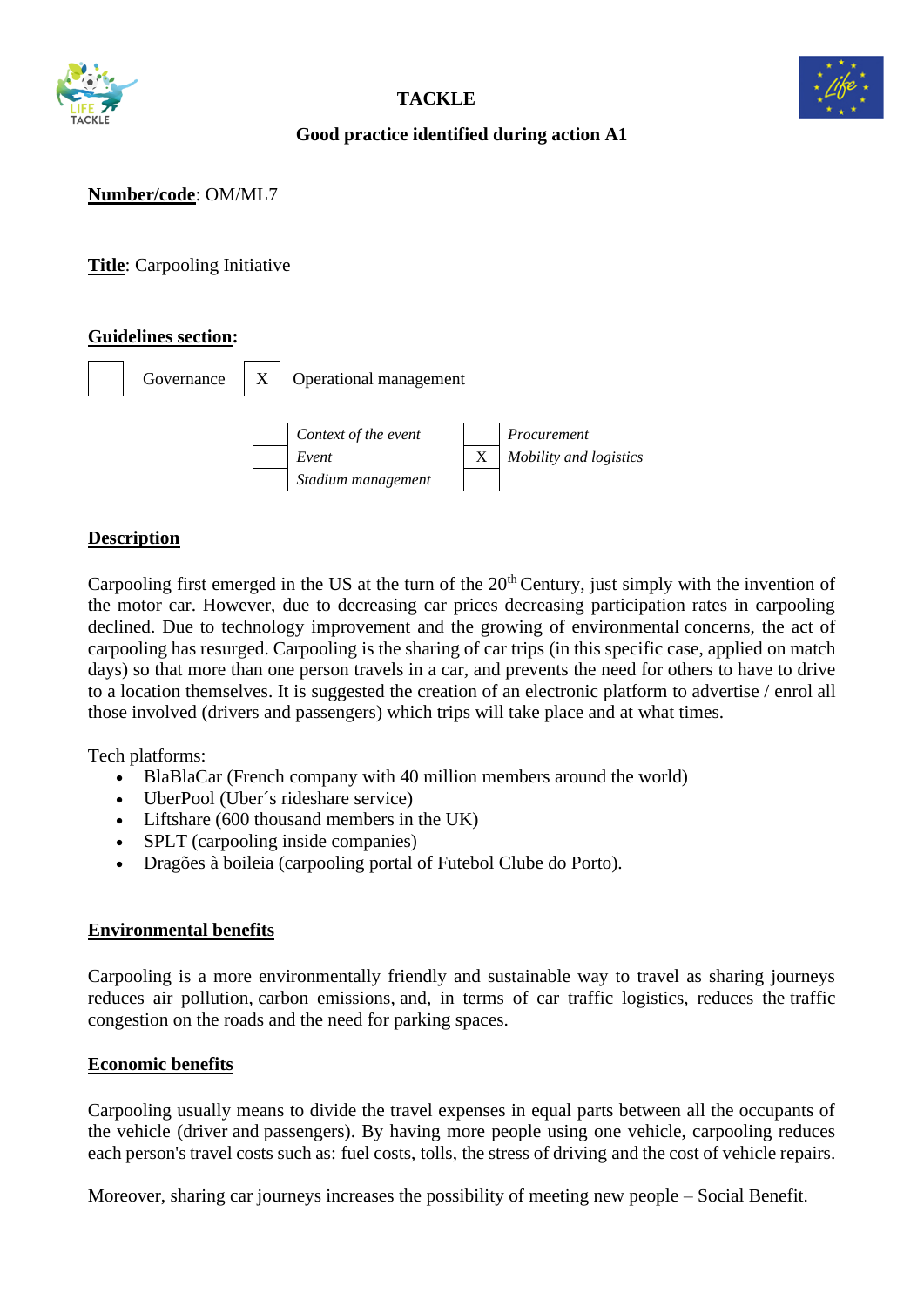## **Applicability and replicability potential**

This practice can be applied and replicated to all football games and events in each stadium. This initiative can be disseminated for example in airports, ticket offices, among others.

**Source**

[DRAGOES A BOLEIA](https://dragoes.boleia.net/o-que-e-o-dragoes-boleia)

[MOBILITY LAB CARPOOLING](https://mobilitylab.org/carpooling/)

[THE GUARDIAN](https://www.theguardian.com/small-business-network/2017/sep/25/carpooling-mainstream-congestion-splt-gokid)

[CENTER FOR AUTOMOTIVE RESEARCH](http://www.cargroup.org/wp-content/uploads/2017/02/New-Mobility-Services-White-Paper.pdf)

[MIT PORTUGAL](https://www.mitportugal.org/about/documents/transportation-systems-1/related-literature/230-a-structured-simulation-based-methodology-for-carpooling-viability-assessment/file)

**Case studies:**

# **[MOBILITY LAB CARPOOLING](https://mobilitylab.org/carpooling/)**

Mobility Lab is funded by [Arlington County \(Virginia\) Commuter Services,](http://www.commuterpage.com/pages/about/arlington-county-commuter-services/) the U.S. Department of Transportation, the Virginia Department of Transportation, and the Virginia Department of Rail and Public Transportation.

Mobility Lab created a Transportation Cost-Savings Calculator and put it into practice through a case study of Arlington County. The Calculator estimated that in the Arlington County, Virginia, up to **45,000 vehicle trips and 900,000 miles of travel** are taken off the roads each workday by drivers shifting from drive alone to other modes of travel. That results in approximately fourteen lane miles of road construction deferred. **The savings to commuters, society, and government are up to \$75,000,000 per year in congestion relief, road construction deferred, noise and air pollution avoided, fuel saved, crashes avoided.** That means, for every \$1 invested in Arlington's TDM programs, the return on investment is up to \$9.

Source:<https://mobilitylab.org/calculators/>

# **[BLABLA CAR](https://blog.blablacar.com/newsroom/news-list/zeroemptyseats)**

In 2019 BlaBlaCar announced the release of Zero Empty Seats, a global study into the environmental impact of carpooling. The report, conducted with French research institute, Le BIPE, is the first study based on real usage data from BlaBlaCar's community of 70 million carpoolers. The study l**ooked at BlaBlaCar's real usage data over 12 months and surveyed 6,884 BlaBlaCar members across 8 countries.**